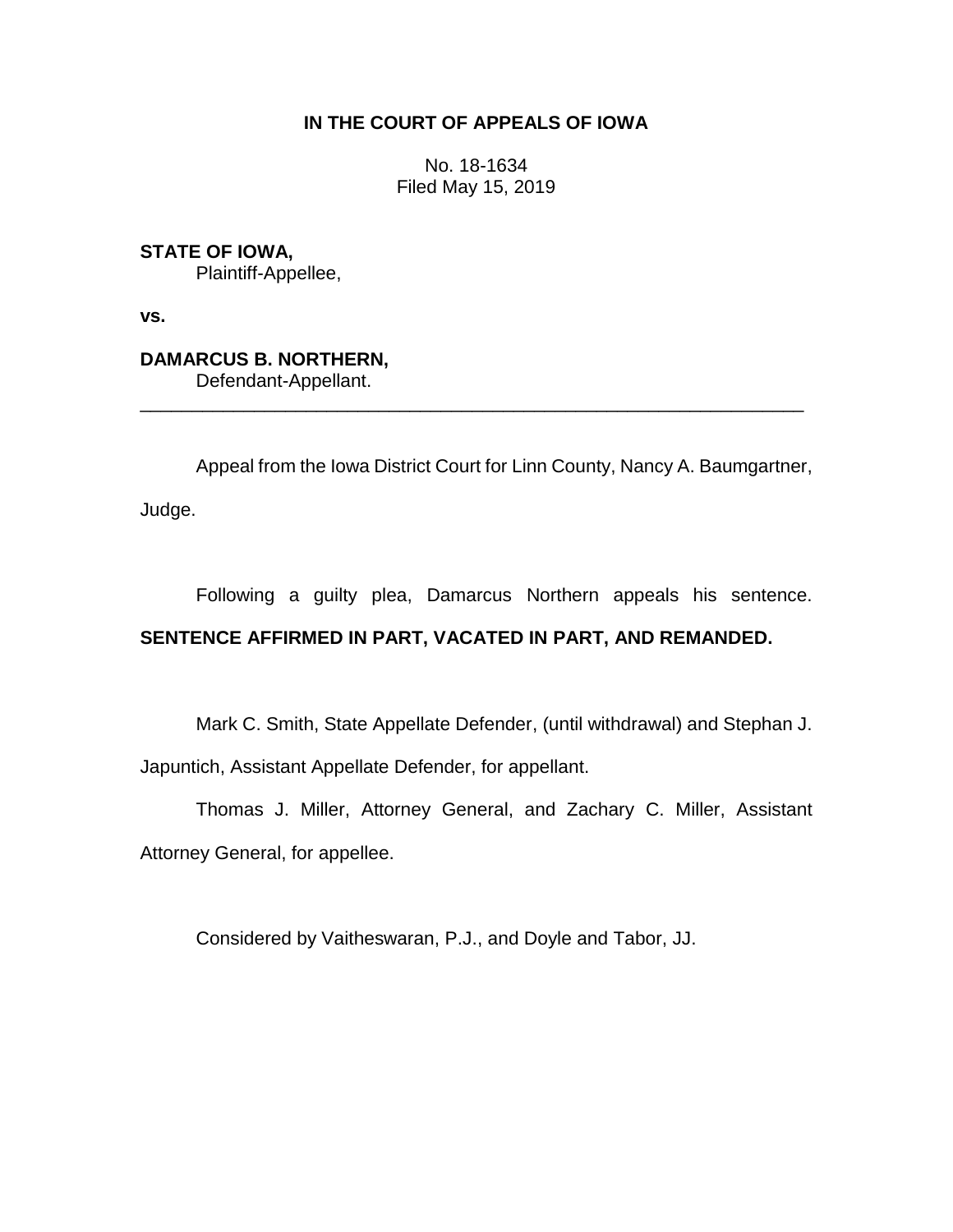## **VAITHESWARAN, Presiding Judge.**

Damarcus Northern pled guilty to second-degree burglary, in violation of Iowa Code sections 713.1 and 713.5 (2017), and conspiracy to commit a felony (first-degree theft), in violation of sections 706.1(a) and 706.3(2). The district court imposed a prison term and ordered victim restitution in an amount to be determined at a later date.

The court next addressed attorney fees and court costs. The court found Northern had "no ability to pay [attorney fees] as he will be incarcerated for a lengthy period of time." Accordingly, the court ordered "\$-0-" in reimbursement for those fees. At the same time, the court ordered Northern "to make restitution for court costs."

On appeal, Northern argues the district court erroneously ordered him "to pay court costs while finding he had no ability to [pay] fines or pay attorney fees based upon his imminent incarceration."

The supreme court recently addressed the proper procedure for ordering restitution and for considering a defendant's reasonable ability to pay restitution. *See State v*. *Albright*, 925 N.W.2d 144, 158–61 (Iowa 2019). The court explained that the restitution statute "creates two categories of restitution." *Albright*, 925 N.W.2d at 159. The first category, covering victim restitution and restitution to the clerk of court for fines, penalties, and surcharges, must be ordered "regardless of the offender's reasonable ability to pay." *Id.* The second category, covering courtappointed attorney fees and court costs, can be ordered only "to the extent the offender has the reasonable ability to pay." *Id*.; *see also State v*. *Petty*, 925 N.W.2d 190, 197 (Iowa 2019) (citing *Albright* and Iowa Code section 910.2(1)) (regarding